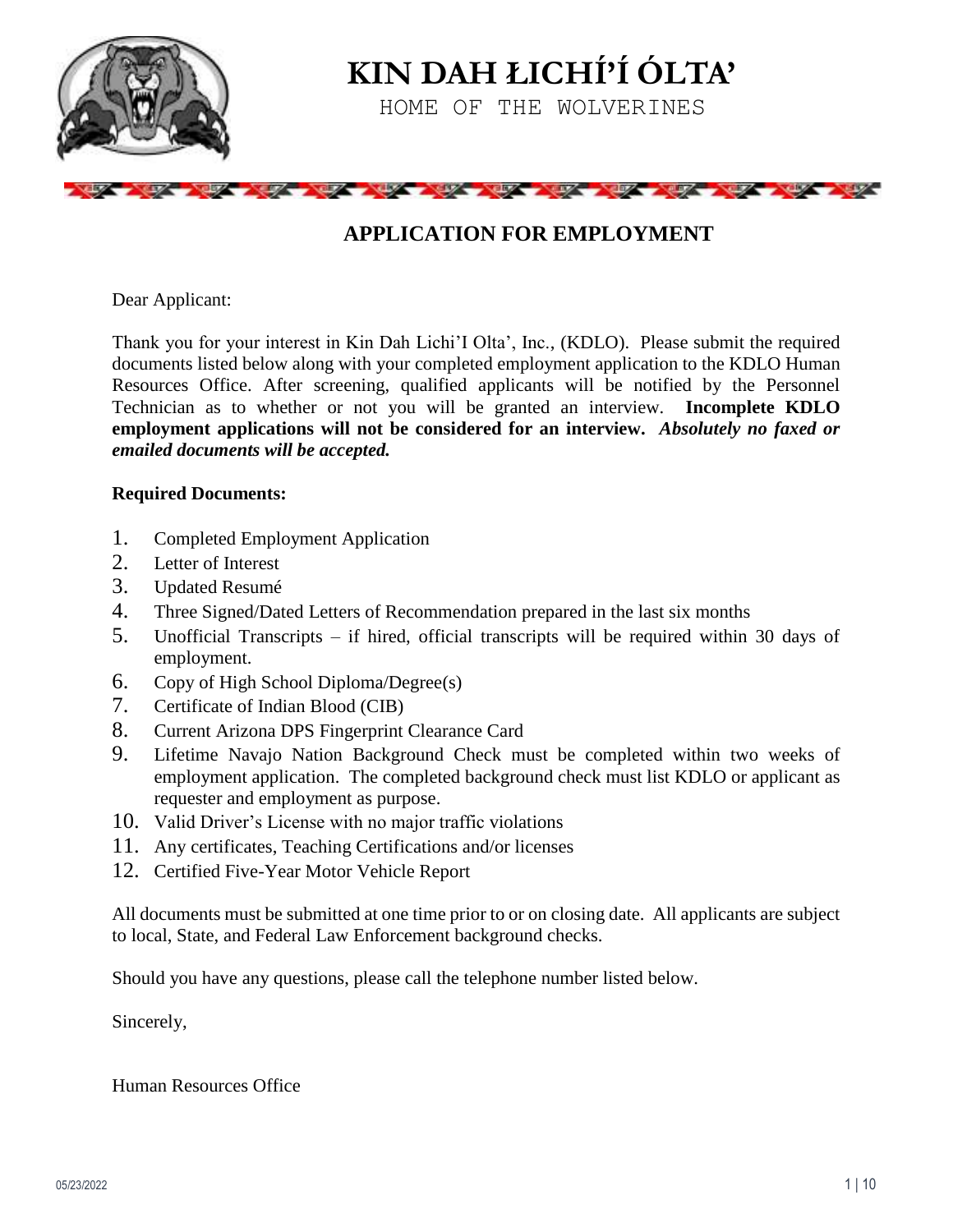

# **Kin Dah Lichi'I Olta'**

PO Box 800, Ganado, AZ 86505 · Telephone: (928)755-3430 · Fax: (928)755-3448 Website[: http://www.kindahlichii.org](http://www.kindahlichii.org/)

# **Application for Employment**

**Equal Opportunity Employer:** Kin Dah Lichi'I Olta' is committed to a policy of non-discrimination relative to race, gender, age, religion, disability and national and/or ethnic backgrounds with the exception of the preference given to Indians under federal law, the preference given to Navajos under the Navajo Preference in Employment Act, as referenced and qualified in Title 10 of the Navajo Nation Code, and as Navajo and/or federal law may otherwise direct.

**Background Investigation:** The Crime Control Act of 1990, Public Law 101-647 (codified in 34 United States Code § 20351) and Public Law 101-630 (codified in 25 United States Code § 3207), requires a criminal history records check as a condition of employment for positions that involve regular contact or control over Indian children. *This statement is notice that a criminal record check will be conducted as a condition of employment.*

| <b>Position(s)</b><br>For:<br>Applying |     | Date<br><b>TOday's</b> |
|----------------------------------------|-----|------------------------|
| л.                                     | . ب |                        |

| <b>PERSONAL DATA</b>                                              |                                                                                         |              |                           |          |                               |           |
|-------------------------------------------------------------------|-----------------------------------------------------------------------------------------|--------------|---------------------------|----------|-------------------------------|-----------|
| <b>Full Name</b>                                                  |                                                                                         |              | Date of Birth             |          |                               |           |
| Last Name                                                         | <b>First Name</b>                                                                       | Middle Name  | Jr., II, etc.             | Month 00 | Day 00                        | Year 0000 |
|                                                                   |                                                                                         |              |                           |          |                               |           |
|                                                                   | <b>Other Names Used – Maiden Name, from a former marriage, alias(s) or nickname(s).</b> |              |                           |          | <b>Social Security Number</b> |           |
|                                                                   |                                                                                         |              |                           |          |                               |           |
| <b>Your Telephone Number</b><br><b>Alternate Telephone Number</b> |                                                                                         |              | <b>Your Email Address</b> |          |                               |           |
|                                                                   |                                                                                         |              |                           |          |                               |           |
| <b>Place of Birth</b>                                             |                                                                                         |              |                           |          | Gender                        |           |
| City                                                              | County                                                                                  | <b>State</b> |                           |          | $\Box$ Male                   |           |
|                                                                   |                                                                                         |              |                           |          | $\Box$ Female                 |           |
| Do you have a valid Driver's License?                             |                                                                                         |              |                           |          |                               |           |
| $\Box$ Yes $\Box$ No State:                                       | Number:                                                                                 |              | $\Box$ Operator (Class D) |          | $\Box$ Commercial (Class B)   |           |
| If no, license is: $\Box$ Suspended                               | Other<br>Revoked                                                                        |              |                           |          |                               |           |

| <b>CERTIFICATION</b>                                                               |              |                    |                        |  |  |
|------------------------------------------------------------------------------------|--------------|--------------------|------------------------|--|--|
| Complete if applying for Administrative, Teaching or Substitute Teaching position. |              |                    |                        |  |  |
| <b>Type of Certificate</b>                                                         | <b>State</b> | <b>Endorsement</b> | <b>Expiration Date</b> |  |  |
|                                                                                    |              |                    |                        |  |  |
|                                                                                    |              |                    |                        |  |  |
|                                                                                    |              |                    |                        |  |  |

#### **INDIAN PREFERENCE**

Navajo Preference in Employment Act: In accordance with the Navajo Preference in Employment Act, it is the policy of Kin Dah Lichi'l Olta' in all employment decisions, to give preference first to qualified Navajo persons, and secondly to qualifying spouses, and then to qualified Indians of a federally recognized tribe.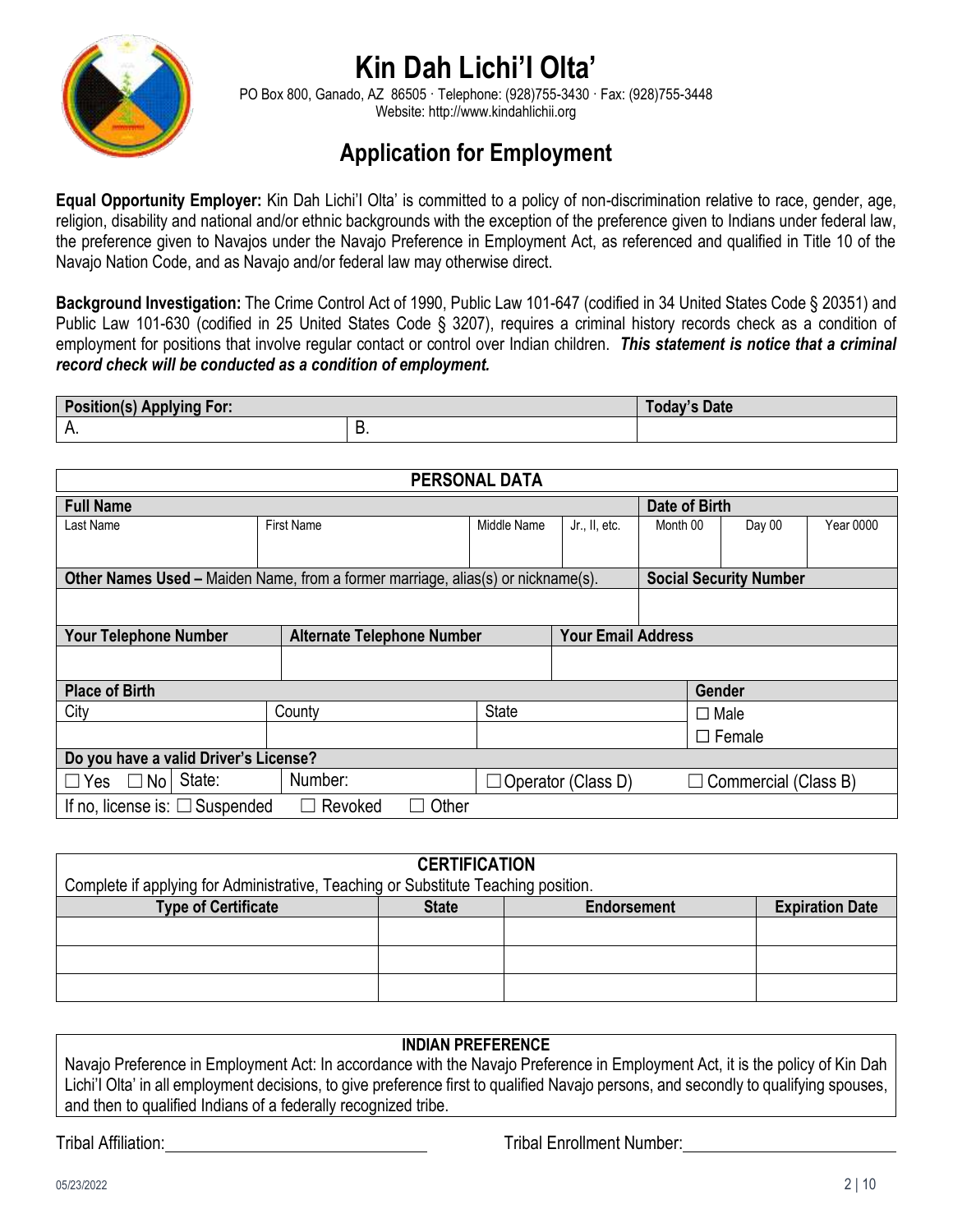### **ADDITIONAL INFORMATION**

Do you have the legal right to accept employment in the United States?  $□$  Yes  $□$  No

Do you have a physical condition that may limit your ability to perform the job for which you are applying?  $\Box$  Yes  $\Box$  No

| If you answered yes, will you need reasonable accommodation to perform the essential functions of the | $\Box$ Yes $\Box$ No |  |
|-------------------------------------------------------------------------------------------------------|----------------------|--|
| job for which you are applying?                                                                       |                      |  |

List any relative(s) currently employed by Kin Dah Lichi'I Olta'. If none, please indicate so by "none".

| <b>Name</b> | Relationship | <b>Department</b> |
|-------------|--------------|-------------------|
|             |              |                   |
|             |              |                   |

## **EDUCATION AND PROFESSIONAL TRAINING**

List all institutions you have attended and **provide transcripts for each institution listed**. Ensure information is accurate as it will be used to determine your qualifications for employment.

| Mo/Yr<br><b>Begin</b> | Mo/Yr<br>End | Name of School,<br>Address,<br>City, State, Zip Code | Degree,<br>Diploma,<br><b>Other</b> | Mo/Yr<br><b>Awarded</b> | <b>Major</b> | <b>Minor</b> | <b>GPA</b> |
|-----------------------|--------------|------------------------------------------------------|-------------------------------------|-------------------------|--------------|--------------|------------|
|                       |              |                                                      |                                     |                         |              |              |            |
|                       |              |                                                      |                                     |                         |              |              |            |
|                       |              |                                                      |                                     |                         |              |              |            |
|                       |              |                                                      |                                     |                         |              |              |            |
|                       |              |                                                      |                                     |                         |              |              |            |

|                                                                                                                                      |                                                                                                                  |                                                                                       | <b>EMPLOYMENT</b>           |                                  |                                                     |                                         |
|--------------------------------------------------------------------------------------------------------------------------------------|------------------------------------------------------------------------------------------------------------------|---------------------------------------------------------------------------------------|-----------------------------|----------------------------------|-----------------------------------------------------|-----------------------------------------|
| List current and previous employers, beginning with the present and working back 5 years or 7 years if you have a moderate           |                                                                                                                  |                                                                                       |                             |                                  |                                                     |                                         |
|                                                                                                                                      | risk level position. The period of employment must be accounted for without breaks. For periods of unemployment, |                                                                                       |                             |                                  |                                                     |                                         |
|                                                                                                                                      |                                                                                                                  | list dates and "unemployed" or "attending school", etc. See résumé is not sufficient. |                             |                                  |                                                     |                                         |
| Mo/Yr<br><b>Begin</b>                                                                                                                | Mo/Yr<br>End                                                                                                     | <b>Employer Name,</b><br>Address,<br>City, State, Zip Code                            | Supervisor's<br><b>Name</b> | Area Code<br><b>Phone Number</b> | <b>Other</b><br><b>Employer</b><br><b>Reference</b> | <b>Area Code</b><br><b>Phone Number</b> |
|                                                                                                                                      | <b>Present</b>                                                                                                   |                                                                                       |                             |                                  |                                                     |                                         |
| <b>Position Title</b>                                                                                                                |                                                                                                                  |                                                                                       | <b>Starting Pay</b>         |                                  | <b>Ending Pay</b>                                   |                                         |
| For this employment, have/did you receive a written warning, been officially reprimanded, suspended or disciplined for misconduct in |                                                                                                                  |                                                                                       |                             |                                  |                                                     |                                         |
| $\Box$ No; If yes, provide reason(s) and Month/Year of misconduct.<br>the workplace?<br>$\Box$ Yes                                   |                                                                                                                  |                                                                                       |                             |                                  |                                                     |                                         |
|                                                                                                                                      | <b>Reason for Leaving:</b>                                                                                       |                                                                                       |                             |                                  |                                                     |                                         |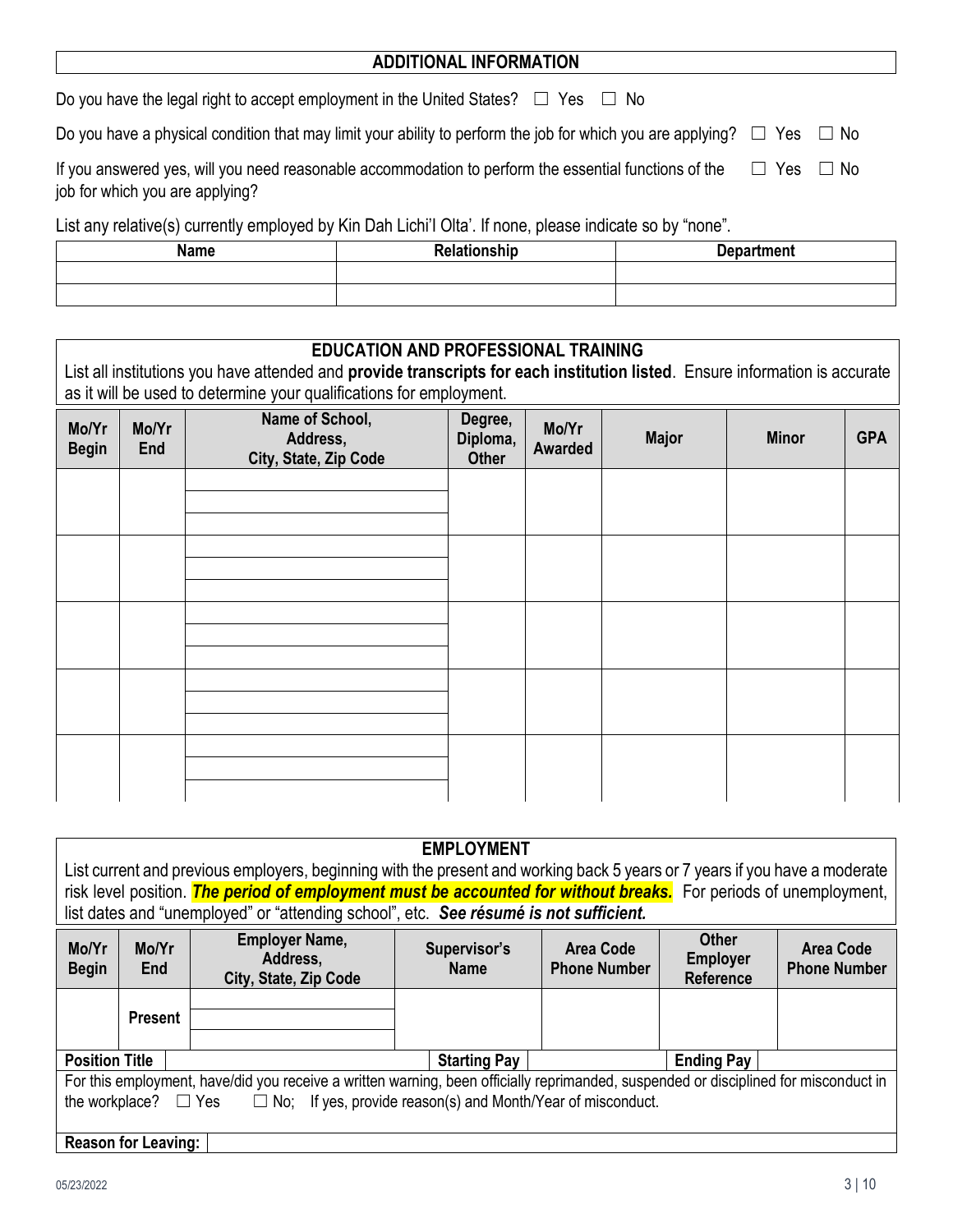| Mo/Yr<br><b>Begin</b>                                                                                                                | Mo/Yr<br>End | <b>Employer Name,</b><br>Address,<br>City, State, Zip Code | Supervisor's<br><b>Name</b> | Area Code<br><b>Phone Number</b> | <b>Other</b><br><b>Employer</b><br><b>Reference</b> | <b>Area Code</b><br><b>Phone Number</b> |
|--------------------------------------------------------------------------------------------------------------------------------------|--------------|------------------------------------------------------------|-----------------------------|----------------------------------|-----------------------------------------------------|-----------------------------------------|
|                                                                                                                                      |              |                                                            |                             |                                  |                                                     |                                         |
|                                                                                                                                      |              |                                                            |                             |                                  |                                                     |                                         |
| <b>Position Title</b>                                                                                                                |              |                                                            | <b>Starting Pay</b>         |                                  | <b>Ending Pay</b>                                   |                                         |
| For this employment, have/did you receive a written warning, been officially reprimanded, suspended or disciplined for misconduct in |              |                                                            |                             |                                  |                                                     |                                         |
| the workplace? $\square$ Yes $\square$ No; If yes, provide reason(s) and Month/Year of misconduct.                                   |              |                                                            |                             |                                  |                                                     |                                         |

# **Reason for Leaving:**

| Mo/Yr<br><b>Begin</b> | Mo/Yr<br>End                                                                                       | <b>Employer Name,</b><br>Address,<br>City, State, Zip Code                                                                           | Supervisor's<br><b>Name</b> | <b>Area Code</b><br><b>Phone Number</b> | <b>Other</b><br><b>Employer</b><br>Reference | Area Code<br><b>Phone Number</b> |
|-----------------------|----------------------------------------------------------------------------------------------------|--------------------------------------------------------------------------------------------------------------------------------------|-----------------------------|-----------------------------------------|----------------------------------------------|----------------------------------|
|                       |                                                                                                    |                                                                                                                                      |                             |                                         |                                              |                                  |
|                       |                                                                                                    |                                                                                                                                      |                             |                                         |                                              |                                  |
| <b>Position Title</b> |                                                                                                    |                                                                                                                                      | <b>Starting Pay</b>         |                                         | <b>Ending Pay</b>                            |                                  |
|                       |                                                                                                    | For this employment, have/did you receive a written warning, been officially reprimanded, suspended or disciplined for misconduct in |                             |                                         |                                              |                                  |
|                       | the workplace? $\square$ Yes $\square$ No; If yes, provide reason(s) and Month/Year of misconduct. |                                                                                                                                      |                             |                                         |                                              |                                  |
|                       |                                                                                                    |                                                                                                                                      |                             |                                         |                                              |                                  |
|                       | <b>Reason for Leaving:</b>                                                                         |                                                                                                                                      |                             |                                         |                                              |                                  |

| Mo/Yr<br><b>Begin</b> | Mo/Yr<br>End                                                                                 | <b>Employer Name,</b><br>Address,<br>City, State, Zip Code                                                                           | Supervisor's<br><b>Name</b> | <b>Area Code</b><br><b>Phone Number</b> | <b>Other</b><br><b>Employer</b><br><b>Reference</b> | Area Code<br><b>Phone Number</b> |
|-----------------------|----------------------------------------------------------------------------------------------|--------------------------------------------------------------------------------------------------------------------------------------|-----------------------------|-----------------------------------------|-----------------------------------------------------|----------------------------------|
|                       |                                                                                              |                                                                                                                                      |                             |                                         |                                                     |                                  |
|                       |                                                                                              |                                                                                                                                      |                             |                                         |                                                     |                                  |
| <b>Position Title</b> |                                                                                              |                                                                                                                                      | <b>Starting Pay</b>         |                                         | <b>Ending Pay</b>                                   |                                  |
|                       |                                                                                              | For this employment, have/did you receive a written warning, been officially reprimanded, suspended or disciplined for misconduct in |                             |                                         |                                                     |                                  |
|                       | the workplace? $\Box$ Yes $\Box$ No; If yes, provide reason(s) and Month/Year of misconduct. |                                                                                                                                      |                             |                                         |                                                     |                                  |
|                       |                                                                                              |                                                                                                                                      |                             |                                         |                                                     |                                  |
|                       | <b>Reason for Leaving:</b>                                                                   |                                                                                                                                      |                             |                                         |                                                     |                                  |

| 1. Have you ever been fired for any reason or non-renewed from any job by a previous employer? | $\Box$ Yes | $\Box$ No |
|------------------------------------------------------------------------------------------------|------------|-----------|
| 2. Have you ever resigned or been asked to resign by a previous employer?                      | $\Box$ Yes | ∩ No      |
| 3. Have you ever left a job by mutual agreement because of specific problems?                  | $\Box$ Yes | ∩ No      |

| If you answered "Yes" to any questions #1-#3, provide explanation of problem, reason for leaving, and the employer's name |  |
|---------------------------------------------------------------------------------------------------------------------------|--|
| and address in box below.                                                                                                 |  |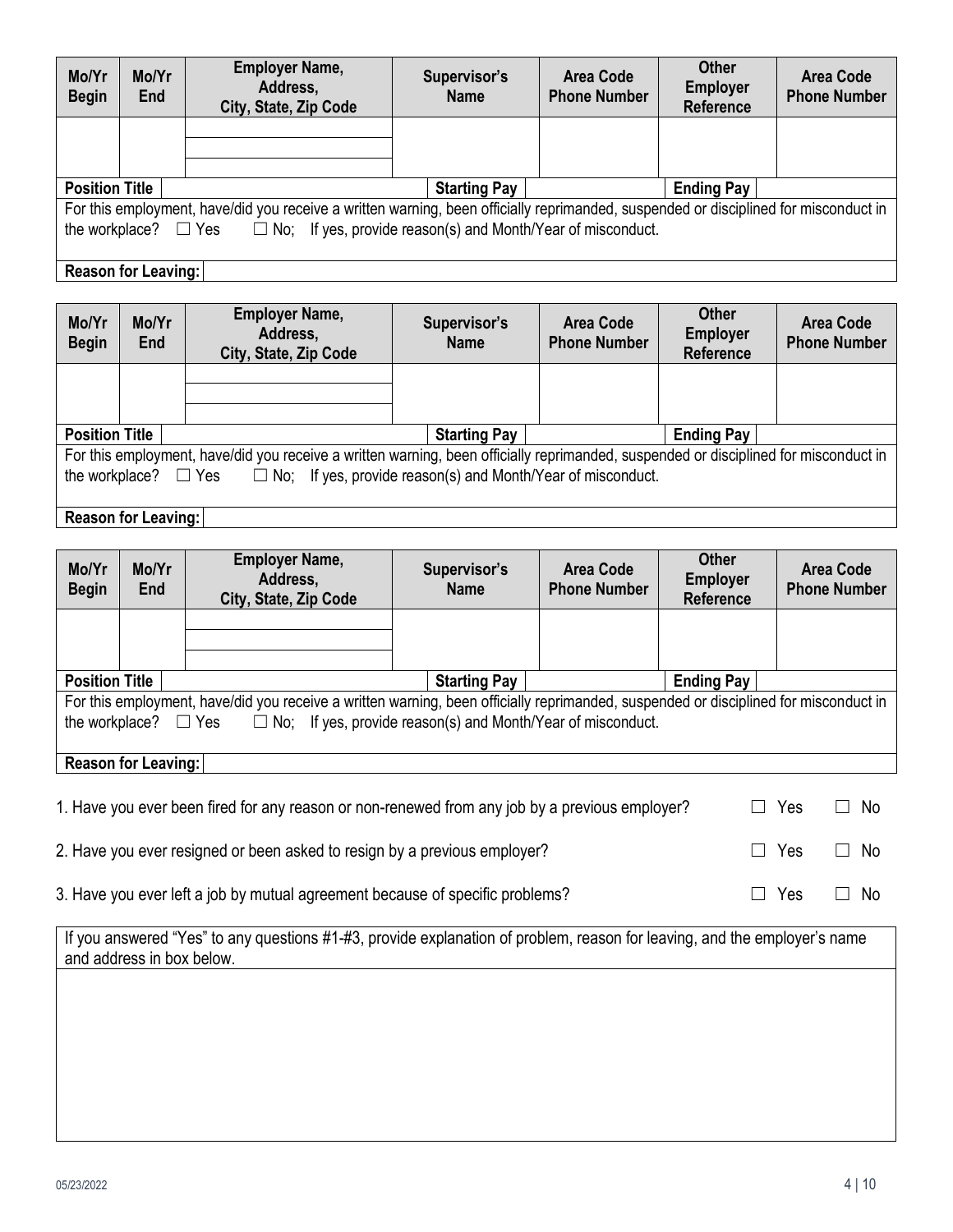| <b>PERSONAL REFERENCES</b>                                                                                            |                                 |                  |                 |  |  |  |  |
|-----------------------------------------------------------------------------------------------------------------------|---------------------------------|------------------|-----------------|--|--|--|--|
| List 5 people who know you well. They should be good friends, peers, roommates, etc., who have known you for at least |                                 |                  |                 |  |  |  |  |
| the last 5 years. Do not list spouse, former spouses, relatives or anyone who is listed elsewhere on this             |                                 |                  |                 |  |  |  |  |
| application or provided a letter of recommendation.                                                                   |                                 |                  |                 |  |  |  |  |
| 1) Name                                                                                                               | Telephone Number<br>Dates Known |                  |                 |  |  |  |  |
|                                                                                                                       | Mo/Yr<br>Mo/Yr                  | $\Box$ Work      |                 |  |  |  |  |
|                                                                                                                       | To                              | $\Box$ Cell      |                 |  |  |  |  |
| <b>Home or Work Address</b>                                                                                           | City                            | <b>State</b>     | <b>Zip Code</b> |  |  |  |  |
|                                                                                                                       |                                 |                  |                 |  |  |  |  |
| 2) Name                                                                                                               | Dates Known                     | Telephone Number |                 |  |  |  |  |
|                                                                                                                       | Mo/Yr<br>Mo/Yr                  | $\Box$ Work      |                 |  |  |  |  |
|                                                                                                                       | To                              | $\Box$ Cell      |                 |  |  |  |  |
| <b>Home or Work Address</b>                                                                                           | City                            | <b>State</b>     | <b>Zip Code</b> |  |  |  |  |

| 3) Name                     | <b>Dates Known</b> | <b>Telephone Number</b> |                 |
|-----------------------------|--------------------|-------------------------|-----------------|
|                             | Mo/Yr<br>Mo/Yr     | Work                    |                 |
|                             |                    | l Cell                  |                 |
| <b>Home or Work Address</b> | City               | <b>State</b>            | <b>Zip Code</b> |
|                             |                    |                         |                 |

| 4) Name                     | <b>Dates Known</b> | <b>Telephone Number</b> |                 |
|-----------------------------|--------------------|-------------------------|-----------------|
|                             | Mo/Yr<br>Mo/Yr     | Work                    |                 |
|                             | To                 | ` Cell∶                 |                 |
| <b>Home or Work Address</b> | City               | <b>State</b>            | <b>Zip Code</b> |
|                             |                    |                         |                 |

| 5) Name                     | Dates Known |       | <b>Telephone Number</b> |                 |  |
|-----------------------------|-------------|-------|-------------------------|-----------------|--|
|                             | Mo/Yr       | Mo/Yr | Work                    |                 |  |
|                             | To          |       | Cell                    |                 |  |
| <b>Home or Work Address</b> | City        |       | <b>State</b>            | <b>Zip Code</b> |  |
|                             |             |       |                         |                 |  |

# **MILITARY HISTORY**

- 4. Have you served in the United States Military? If yes, please provide a copy of your DD214. □ Yes □ No
- 5. Have you ever received other than an honorable discharge from the military? □ □ Yes □ No

If you answered "Yes" to question #5, provide the circumstances, date of discharge and type of discharge below.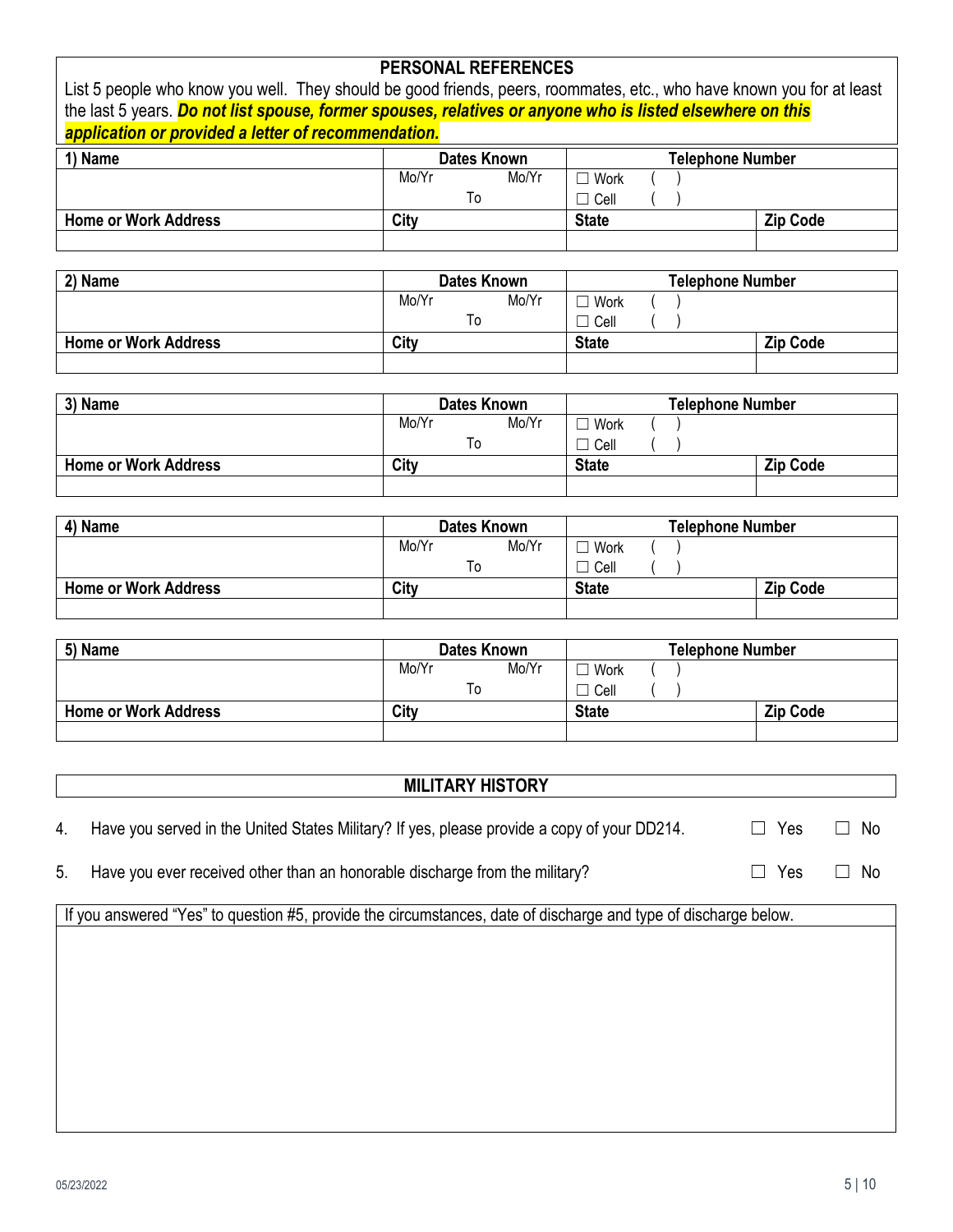#### **BACKGROUND INFORMATION**

Kin Dah Lichi'I Olta' has a responsibility to its school, children, and community. The following questions are required by federal law as noted on the first page of this application.

For purposes of this form, the term *conviction* or *convicted* means the final judgment on a verdict or a finding of guilty, plea of guilty or a nolo contendere in any court of jurisdiction in a criminal case. For the purpose of this form, you must answer "yes" to the questions even if an appeal is pending, or could be taken and if the conviction was subsequently dismissed, set aside, deferred, vacated or expunged.

#### **RESIDENCE**

List where you have lived, beginning with the most recent and working back five years or 7 years if you have a moderate risk level position. All periods in the last 5 years must be accounted for in your list. Include the month and the year in the dates for each residence listed. *Indicate the actual physical location of your residence: do not use a post office box as an address, do not list a permanent address when you were actually living at a school address, etc.*

| Mo./Yr | Mo./Yr     | <b>Street Address</b> | City | <b>State</b> | Zip Code |
|--------|------------|-----------------------|------|--------------|----------|
|        | to Present |                       |      |              |          |
| Mo./Yr | Mo./Yr     | <b>Street Address</b> | City | <b>State</b> | Zip Code |
| to     |            |                       |      |              |          |
| Mo./Yr | Mo./Yr     | <b>Street Address</b> | City | State        | Zip Code |
| to     |            |                       |      |              |          |
| Mo./Yr | Mo./Yr     | <b>Street Address</b> | City | <b>State</b> | Zip Code |
| to     |            |                       |      |              |          |
| Mo./Yr | Mo./Yr     | <b>Street Address</b> | City | <b>State</b> | Zip Code |
| to     |            |                       |      |              |          |

|                                                                                                                                                                                                                                                                                                                                                                                                                                                                                           |                      |                       | <b>RESIDENCE IN AN INDIAN COMMUNITY</b> |              |          |
|-------------------------------------------------------------------------------------------------------------------------------------------------------------------------------------------------------------------------------------------------------------------------------------------------------------------------------------------------------------------------------------------------------------------------------------------------------------------------------------------|----------------------|-----------------------|-----------------------------------------|--------------|----------|
| Do you live or have you lived on an Indian Reservation, Village, Pueblo, Rancheria, and/or Indian<br>$\Box$ Yes<br>$\square$ No<br>Community? If yes, list where you live or have lived, beginning with the most recent and working back<br>five years or 7 years if you have a moderate risk level position. All periods in the last 5 years or 7 years<br>must be accounted for in your list. Include the month and year in the dates for each residence listed. If no,<br>leave blank. |                      |                       |                                         |              |          |
| Mo./Yr                                                                                                                                                                                                                                                                                                                                                                                                                                                                                    | Mo./Yr<br>to Present | <b>Street Address</b> | City                                    | <b>State</b> | Zip Code |
| Mo./Yr                                                                                                                                                                                                                                                                                                                                                                                                                                                                                    | Mo.Yr                | <b>Street Address</b> | City                                    | <b>State</b> | Zip Code |
| to                                                                                                                                                                                                                                                                                                                                                                                                                                                                                        |                      |                       |                                         |              |          |
| Mo./Yr                                                                                                                                                                                                                                                                                                                                                                                                                                                                                    | Mo./Yr               | <b>Street Address</b> | City                                    | <b>State</b> | Zip Code |
| to                                                                                                                                                                                                                                                                                                                                                                                                                                                                                        |                      |                       |                                         |              |          |
| Mo./Yr                                                                                                                                                                                                                                                                                                                                                                                                                                                                                    | Mo./Yr               | <b>Street Address</b> | City                                    | <b>State</b> | Zip Code |
| to                                                                                                                                                                                                                                                                                                                                                                                                                                                                                        |                      |                       |                                         |              |          |
| Mo./Yr                                                                                                                                                                                                                                                                                                                                                                                                                                                                                    | Mo./Yr               | <b>Street Address</b> | City                                    | <b>State</b> | Zip Code |
| to                                                                                                                                                                                                                                                                                                                                                                                                                                                                                        |                      |                       |                                         |              |          |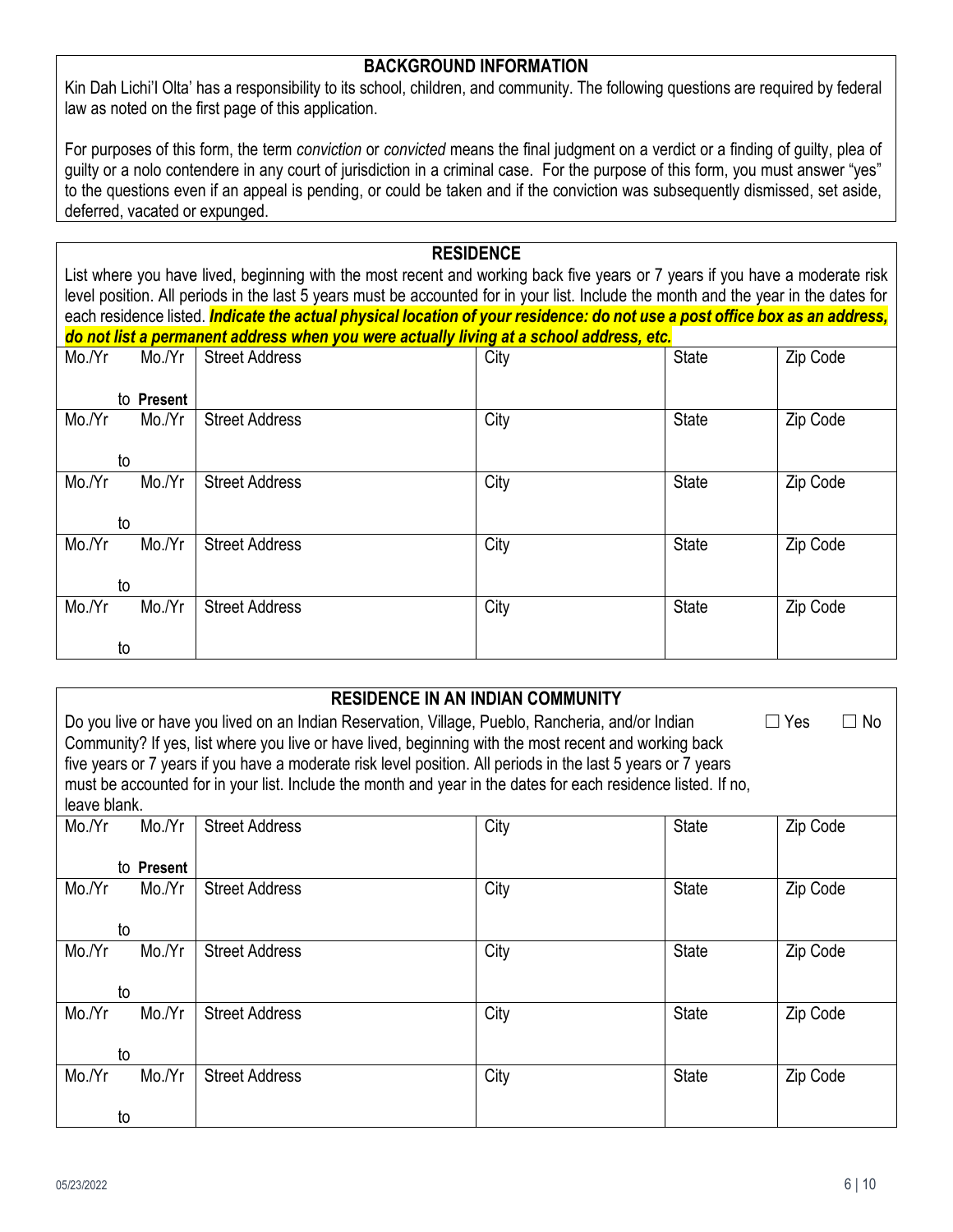| 6.                                                                                               | In the last 5 years, have you been arrested for, charged with, or convicted of, been imprisoned,<br>been on probation, or been on parole for any offense(s)? Include all offenses where you have been<br>found guilty, pled guilty or nolo contendere (no contest). Leave out traffic fines of less than \$150.00.                                                                                                          | $\Box$ Yes   | $\Box$ No                                                     |                                    |                                           |           |  |
|--------------------------------------------------------------------------------------------------|-----------------------------------------------------------------------------------------------------------------------------------------------------------------------------------------------------------------------------------------------------------------------------------------------------------------------------------------------------------------------------------------------------------------------------|--------------|---------------------------------------------------------------|------------------------------------|-------------------------------------------|-----------|--|
| 7.                                                                                               | Have you been convicted by a military court-martial in the past 5 years?                                                                                                                                                                                                                                                                                                                                                    | $\Box$ Yes   | $\Box$ No                                                     |                                    |                                           |           |  |
| 8.                                                                                               | Are you now under charges or awaiting trial for any violation of law?                                                                                                                                                                                                                                                                                                                                                       |              |                                                               |                                    | $\Box$ Yes                                | $\Box$ No |  |
| 9.                                                                                               | Have you ever been arrested for or charged with a crime involving a child?                                                                                                                                                                                                                                                                                                                                                  |              |                                                               |                                    | $\Box$ Yes                                | $\Box$ No |  |
| 10.                                                                                              | Have you ever been arrested for or charged with or convicted of a crime of violence, sexual assault<br>sexual molestation, sexual exploitation, sexual contact or prostitution, crimes against persons, or<br>offenses committed against children?                                                                                                                                                                          |              |                                                               |                                    | $\Box$ Yes                                | $\Box$ No |  |
|                                                                                                  | 11. Have you ever been arrested, found guilty of, or entered a plea of non-contendere (no contest) or,<br>$\Box$ Yes<br>$\Box$ No<br>guilty to any felonious offense, or any of two or more misdemeanor offenses under Federal, State or<br>tribal law involving crimes of violence; sexual assault, molestation, exploitation, contact or prostitution;<br>crimes against persons; or offenses committed against children? |              |                                                               |                                    |                                           |           |  |
| 12. Have you ever been convicted of drugs or alcohol related offense?<br>$\Box$ No<br>$\Box$ Yes |                                                                                                                                                                                                                                                                                                                                                                                                                             |              |                                                               |                                    |                                           |           |  |
|                                                                                                  | If you answered "Yes" for any questions #6-#12, explain your answer(s) below and provide court documentation for the<br>information submitted.                                                                                                                                                                                                                                                                              |              |                                                               |                                    |                                           |           |  |
|                                                                                                  | <b>Type of Charge, Arrest or Conviction</b>                                                                                                                                                                                                                                                                                                                                                                                 |              |                                                               | Date of Charge                     | <b>Date of Court</b><br><b>Conviction</b> |           |  |
|                                                                                                  | City                                                                                                                                                                                                                                                                                                                                                                                                                        |              | <b>State</b>                                                  | <b>Amount of Fine</b>              | <b>Length of Jail Term</b>                |           |  |
|                                                                                                  | <b>Factual details or other remarks</b>                                                                                                                                                                                                                                                                                                                                                                                     |              | Length and term of court outcome(s) (Probation, Parole, etc.  |                                    |                                           |           |  |
|                                                                                                  | <b>Type of Charge, Arrest or Conviction</b>                                                                                                                                                                                                                                                                                                                                                                                 |              | Date of Charge                                                | <b>Date of Court</b><br>Conviction |                                           |           |  |
|                                                                                                  | City                                                                                                                                                                                                                                                                                                                                                                                                                        | <b>State</b> | <b>Amount of Fine</b>                                         | <b>Length of Jail Term</b>         |                                           |           |  |
|                                                                                                  |                                                                                                                                                                                                                                                                                                                                                                                                                             |              |                                                               |                                    |                                           |           |  |
|                                                                                                  | <b>Factual details or other remarks</b>                                                                                                                                                                                                                                                                                                                                                                                     |              | Length and term of court outcome(s) (Probation, Parole, etc.) |                                    |                                           |           |  |
|                                                                                                  |                                                                                                                                                                                                                                                                                                                                                                                                                             |              |                                                               |                                    |                                           |           |  |

| <b>Type of Charge, Arrest or Conviction</b> |              |  | Date of Charge        | Date of Court<br><b>Conviction</b>                            |
|---------------------------------------------|--------------|--|-----------------------|---------------------------------------------------------------|
|                                             |              |  |                       |                                                               |
| City                                        | <b>State</b> |  | <b>Amount of Fine</b> | <b>Length of Jail Term</b>                                    |
|                                             |              |  |                       |                                                               |
| <b>Factual details or other remarks</b>     |              |  |                       | Length and term of court outcome(s) (Probation, Parole, etc.) |
|                                             |              |  |                       |                                                               |

13. In the last 5 years, have you *illegally* used any controlled substance, for example, marijuana, □Yes □ No cocaine, crack cocaine, hashish, narcotics (opium, morphine, codeine, heroin, etc.), depressants (barbiturates, methaqualone, tranquilizers, etc.), amphetamines, hallucinogenics (LSD, PCP, etc.), or *illegally* used prescription drugs?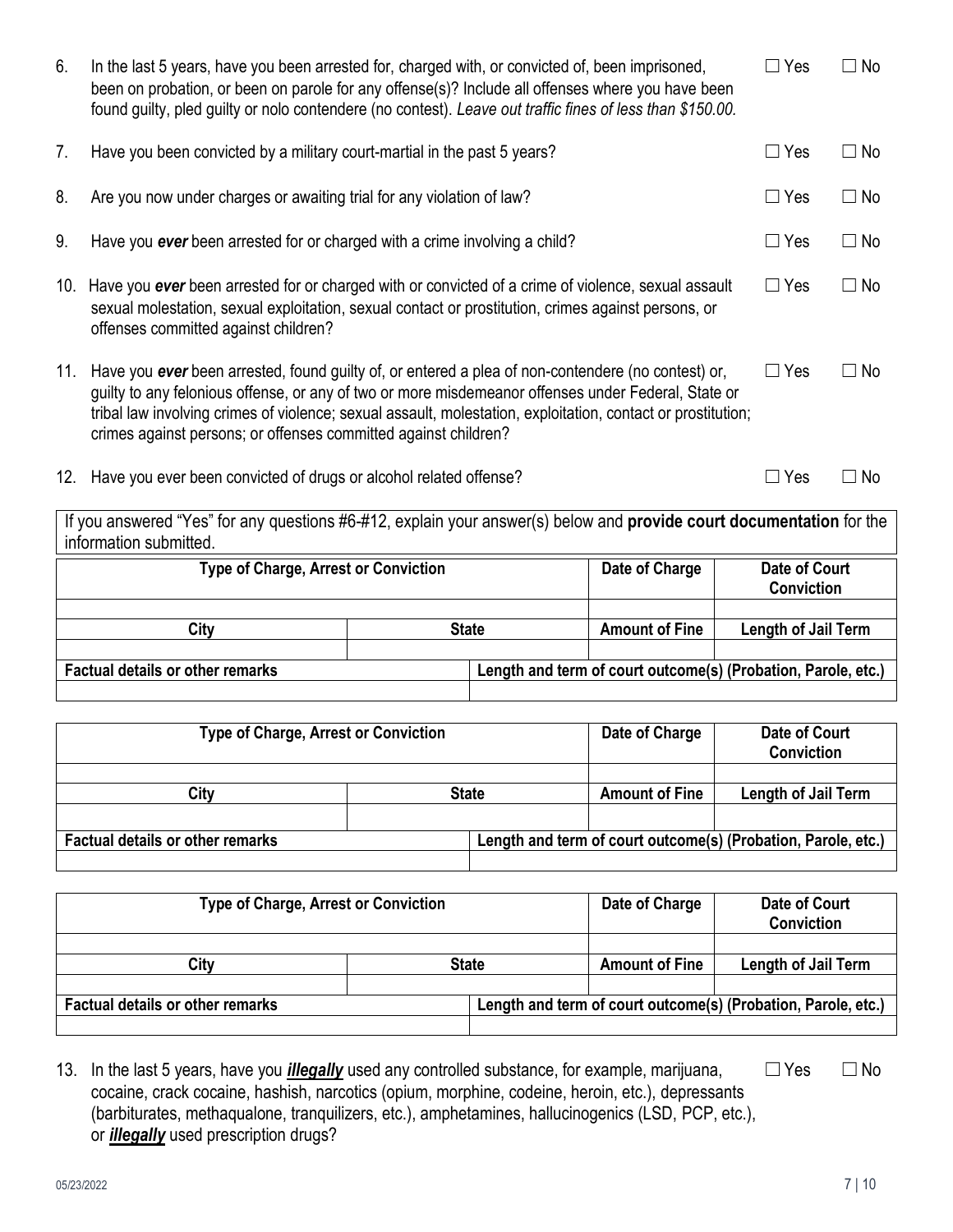Use this space to provide explanations to any of the questions #6 to #13 you have answered "Yes" on this application.

# **Certification that My Answers are True**

My statements on this application, and any attachments to it, are true, complete, and correct to the best of my knowledge and belief and are made in good faith. I understand that a false or fraudulent answer to any questions or item on any part of this application or its attachments may be grounds for not hiring me, or firing me after I begin work, and maybe punishable by fine or imprisonment.

I certify that my responses to the above questions are made under penalty of perjury, which is punishable by fine or imprisonment, and that I have received notice that a criminal history records check will be conducted and is a condition of employment. I understand my right to obtain a copy of any criminal history report made available to the Kin Dah Lichi'I Olta', Inc., and my rights to challenge the accuracy and completeness of any information contained in the report.

Signature of Applicant: <u>Date:</u> Date: Date: Date: Date: Date: Date: Date: Date: Date: Date: Date: Date: Date: Date: Date: Date: Date: Date: Date: Date: Date: Date: Date: Date: Date: Date: Date: Date: Date: Date: Date: Date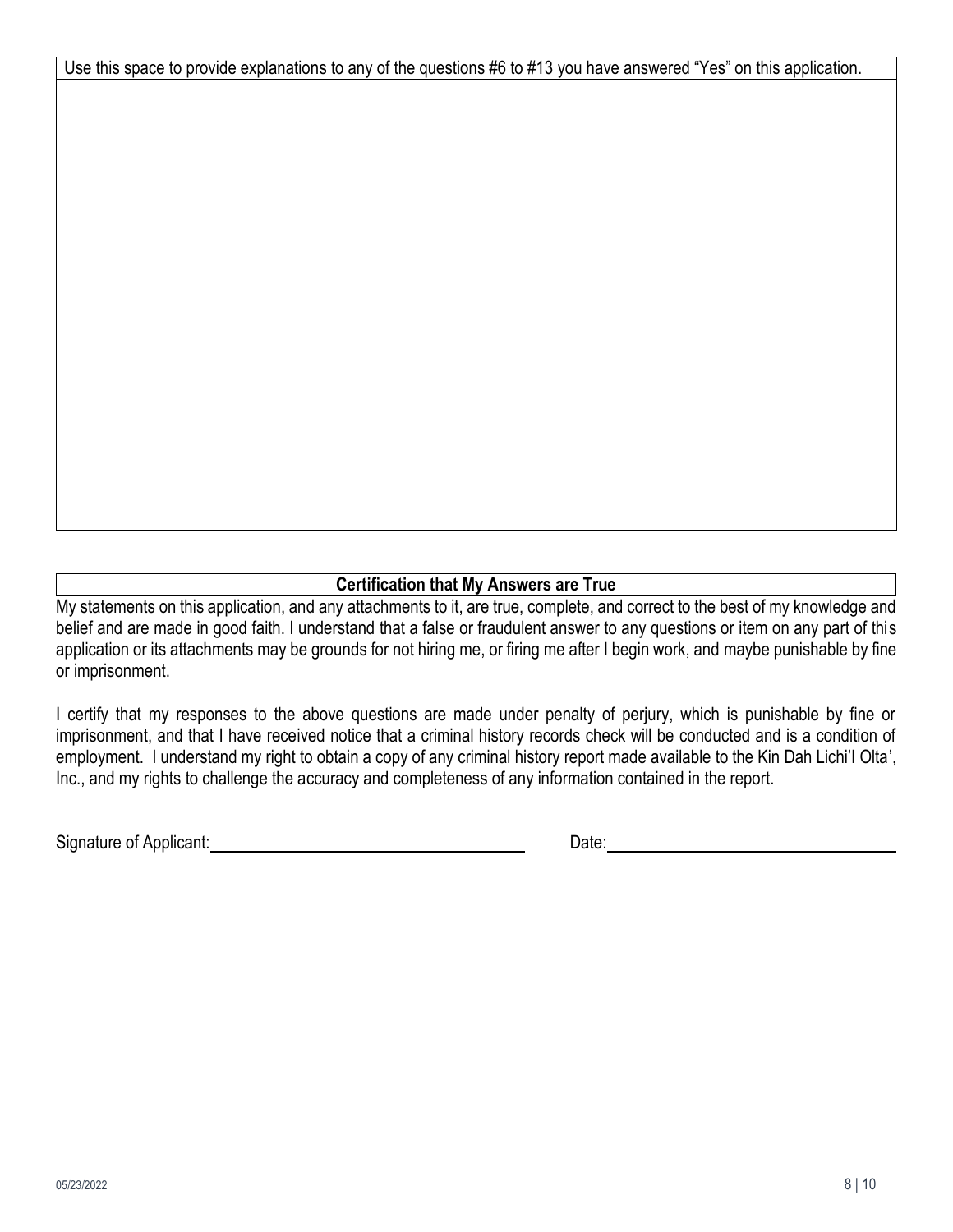#### **Authorization for Release of Information**

I authorize any investigator, or other duly accredited representative of the agency conducting my background investigation, to obtain any information relating to my activities from individuals, schools, residential management agents, employers, criminal justice agencies, or other sources of information. This information may include, but is not limited to, my academic, residential, achievement, performance, attendance, disciplinary, employment history, and criminal history record information.

I further authorize any investigator, or other duly accredited representative of the **Kin Dah Lichi'I Olta', Inc.,** who is conducting my background investigation, to request criminal record information about me from criminal justice agencies for the purpose of determining my eligibility for assignment to, or retention in a position working with children. I understand that I may request a copy of such records as may be available to me under the law.

I authorize custodians of records and other sources of information pertaining to me to release such information upon request of the investigator, or other duly accredited representative authorized above regardless of any previous agreement to the contrary.

I understand that the information released by records custodians and sources of information is for official use only by **Kin Dah Lichi'I Olta', Inc.,** and only for the purposes of determining my suitability for employment with **Kin Dah Lichi'I Olta', Inc.**

I forever release, fully discharge, and agree to indemnify, defend and hold harmless **Kin Dah Lichi'I Olta', Inc.,** and their respective officers, employees, Board members, volunteers, representatives and agents from any and all claims, causes of action, responsibility, liability, damages, losses, costs, and expenses of any nature related directly or indirectly to performing such investigations and criminal history checks and using and relying on any information obtained therefrom. Additionally, I forever release, fully discharge, and agree to indemnify, defend and hold harmless any current or former employer or educational institution, and any officer, employee, volunteer, representative or agent thereof, that furnishes written or verbal information about me from any and all claims, causes of action, responsibility, liability, damages, losses, costs and expenses of any nature related directly or indirectly to furnishing such information.

Copies of this authorization that show my signature are valid as the original signed by me. This authorization is valid for five (5) years from the date signed or upon the termination of my affiliation with the **Kin Dah Lichi'I Olta', Inc.,** whichever is sooner.

| Signature (sign in black ink)                 | <b>Printed Name</b> |                 |                               | Date Signed                     |
|-----------------------------------------------|---------------------|-----------------|-------------------------------|---------------------------------|
|                                               |                     |                 |                               |                                 |
|                                               |                     |                 |                               |                                 |
| Position for Which you are being Investigated |                     |                 | <b>Primary Contact Number</b> |                                 |
|                                               |                     |                 |                               |                                 |
| <b>Current Address</b>                        | <b>State</b>        | <b>Zip Code</b> |                               | <b>Secondary Contact Number</b> |
|                                               |                     |                 |                               |                                 |